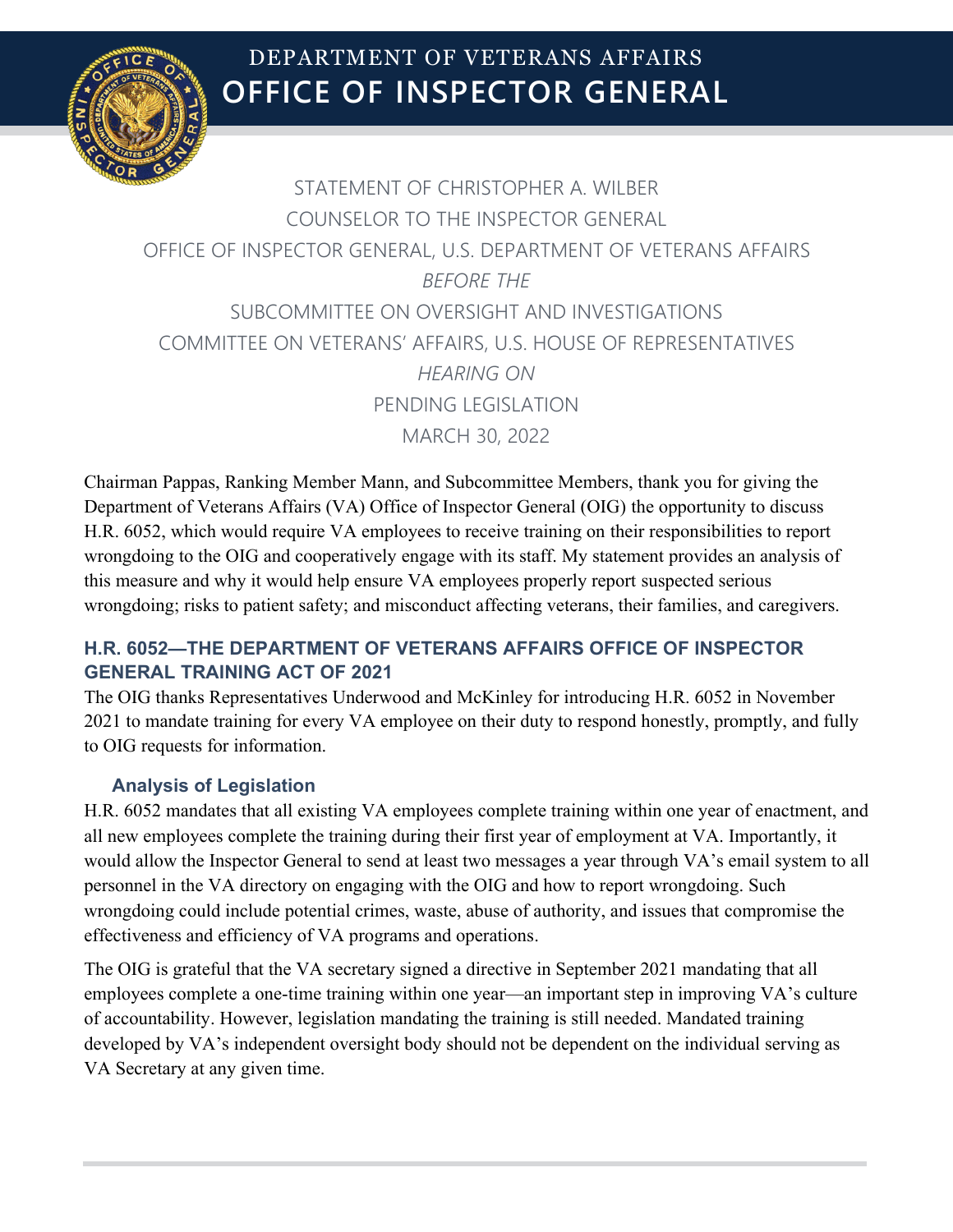#### **The OIG's Right to All VA Records and Accurate Information**

While the vast majority of the OIG's interactions with VA personnel are positive and appropriate, there have been instances in which the OIG has been informed that staff have been told that they cannot share information with OIG investigators without first clearing it through supervisors or leaders—contrary to the Inspector General Act of 1978 (the IG Act), as amended. Under that authority, VA employees at all levels have a duty to cooperate with OIG personnel, including providing information and assistance in a timely manner. The OIG must have prompt access to all requested VA records, reports, audits, reviews, recommendations, or other material available to the Department relating to its programs and operations. More broadly, the IG Act authorizes the OIG to request any information or assistance necessary to carry out its duties, which may include access to employees, facilities, systems, and equipment.

However, in several instances, VA personnel have provided incomplete, significantly delayed, or misleading information to the OIG. One example is the OIG's healthcare inspection examining training that VA employees received on the new electronic health record system.<sup>[1](#page-1-0)</sup> In that inspection, staff in the Office of Electronic Health Record Management initially provided what appeared to be inaccurate and possibly misleading summaries of data instead of the underlying raw data the OIG had requested. The OIG is currently investigating the circumstances of VA's response to the OIG's information requests. The training the OIG has developed and that would be required by H.R. 6052 might have prevented the issue because it would empower VA employees by making them aware of their duties and responsibilities to provide accurate and complete information in response to OIG requests.

The OIG appreciates that Deputy Secretary Remy sent an email to all VA employees in December 2021 outlining these duties and VA's commitment to a culture that encourages the reporting of wrongdoing without fear of retaliation. Deputy Secretary Remy's message was in response to the Office of Management and Budget's December 2021 guidance to federal agencies to support the role of inspectors general, and also reminded employees of the value of OIG training.

#### **Examples of the Impact of Improving Reporting and Engagement**

Effective oversight depends on VA employees promptly reporting suspected wrongdoing to the OIG and cooperating with OIG staff. Early and effective reporting can save lives, recover or avoid waste of millions of dollars each year for VA, and help ensure veterans are receiving the benefits and services for which they are eligible.

As an example, hospital staff at a VA facility in Fayetteville, Arkansas had concerns about potential substance abuse by the chief of pathology that were not heard and promptly acted on by local management, which allowed him to work while impaired for years.<sup>[2](#page-1-1)</sup> He misdiagnosed about 3,000

<span id="page-1-0"></span><sup>1</sup> The OIG published the training healthcare inspection in July 2021. See *[Training Deficiencies with VA's New Electronic](https://www.va.gov/oig/pubs/VAOIG-20-01930-183.pdf)  [Health Record System at the Mann-Grandstaff VA Medical Center in Spokane, Washington](https://www.va.gov/oig/pubs/VAOIG-20-01930-183.pdf)*, July 8, 2021.

<span id="page-1-1"></span><sup>2</sup> *[Pathology Oversight Failures at the Veterans Health Care System of the Ozarks in Fayetteville, Arkansas](https://www.va.gov/oig/pubs/VAOIG-18-02496-157.pdf)*, June 2, 2021.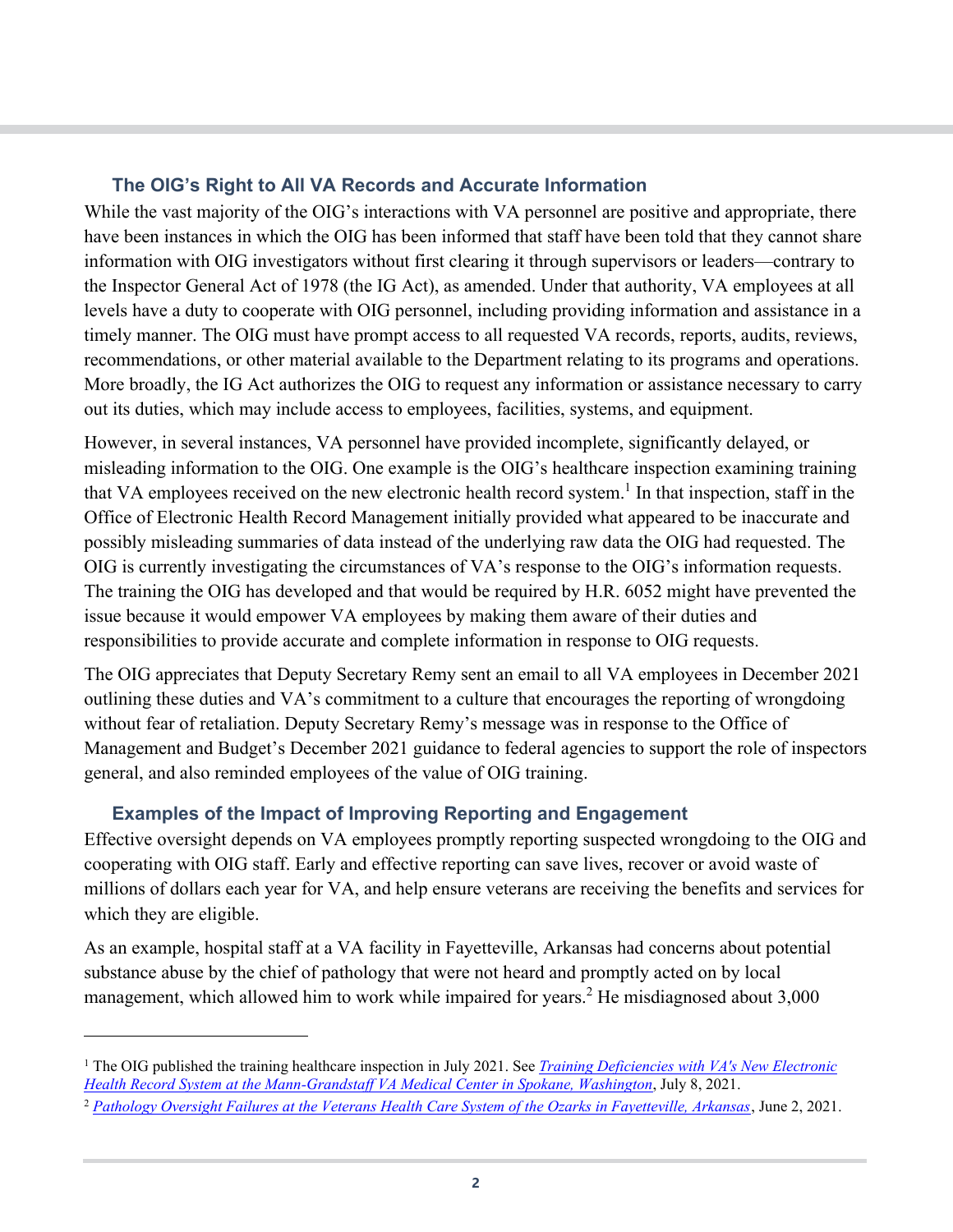patients, with errors resulting in death or serious harm, and is currently imprisoned. The OIG found a culture in which staff did not report serious concerns about the chief pathologist, in part, because they assumed that others had reported him, or they were concerned about reprisal. At the VA facility in Chillicothe, Ohio, a patient eloped from a community living center and was fatally struck by a driver with a car.<sup>[3](#page-2-0)</sup> Staff had not properly managed the veteran's care, and they failed to report numerous prior elopements to facility safety staff. Facility safety also failed to take actions after other reported elopements by the same patient. Because indicators of a problem went unreported and unaddressed over an extended period of time, the consequences were devastating. Simply stated, early and honest reporting to the OIG can save lives and improve the quality of care provided to veterans.

Anyone can be key to reporting—whether it is the person cleaning a VA facility, checking in patients, or providing VA care and services. For example, a purchasing agent uncovered a fraud scheme that involved a chief at a medical facility steering a contract that resulted in more than a half-million dollars in losses for VA. Also, a member of the VA police department reported that VA Puget Sound Health Care System staff discovered that bronchoscopes valued at over \$100,000 were missing from the facility. Three ventilators valued at around \$30,000 each were also missing, and some of the items were found on a then-VA employee's eBay account. That individual was imprisoned for the thefts.<sup>[4](#page-2-1)</sup>

In prior years, OIG staff have seen personnel in VA medical facilities stop reporting that inventory and other supply chain systems were not working.<sup>[5](#page-2-2)</sup> In addition to wasting resources, these systems' failures can put patients at risk and make it difficult for staff to do their jobs. Failures in information technology systems and poorly executed modernization programs are also a persistent problem that can put veterans at risk of not receiving benefits, services, and health care. The OIG needs early notification of these issues to help VA instill a culture of accountability where employees feel empowered to effect change.

But many VA personnel do not report serious misconduct, failed systems, and suspected crimes in a timely manner—in part because they lack a basic understanding of the OIG's authority and their duty to cooperate with the OIG. The OIG also wants to communicate with VA employees so they are comfortable reporting suspected wrongdoing and can be assured of their confidentiality when they do so. The OIG understands that some employees may have come to believe incorrectly that the OIG routinely shares complainants' identities with VA. And, as mentioned above, there have also been instances when VA employees have mistakenly believed they need supervisors' approval to respond to

<span id="page-2-0"></span><sup>3</sup> *[Deficiencies in Community Living Center Practices and the Death of a Patient Following Elopement from the Chillicothe](https://www.va.gov/oig/pubs/VAOIG-20-01523-102.pdf)  [VA Medical Center in Ohio](https://www.va.gov/oig/pubs/VAOIG-20-01523-102.pdf)*, May 6, 2021.

<span id="page-2-1"></span><sup>4</sup> US Department of Justice Press Release, [https://www.justice.gov/usao-wdwa/pr/veterans-affairs-respiratory-therapist](https://www.justice.gov/usao-wdwa/pr/veterans-affairs-respiratory-therapist-sentenced-prison-stealing-and-selling-medical)[sentenced-prison-stealing-and-selling-medical,](https://www.justice.gov/usao-wdwa/pr/veterans-affairs-respiratory-therapist-sentenced-prison-stealing-and-selling-medical) January 11, 2021.

<span id="page-2-2"></span><sup>5</sup> *[Critical Deficiencies at the Washington DC VA Medical Center](https://www.va.gov/oig/pubs/VAOIG-17-02644-130.pdf)*, March 7, 2018; *[Equipment and Supply Mismanagement at](https://www.va.gov/oig/pubs/VAOIG-19-00260-215.pdf)  [the Hampton VA Medical Center, Virginia](https://www.va.gov/oig/pubs/VAOIG-19-00260-215.pdf)*, September 26, 2019.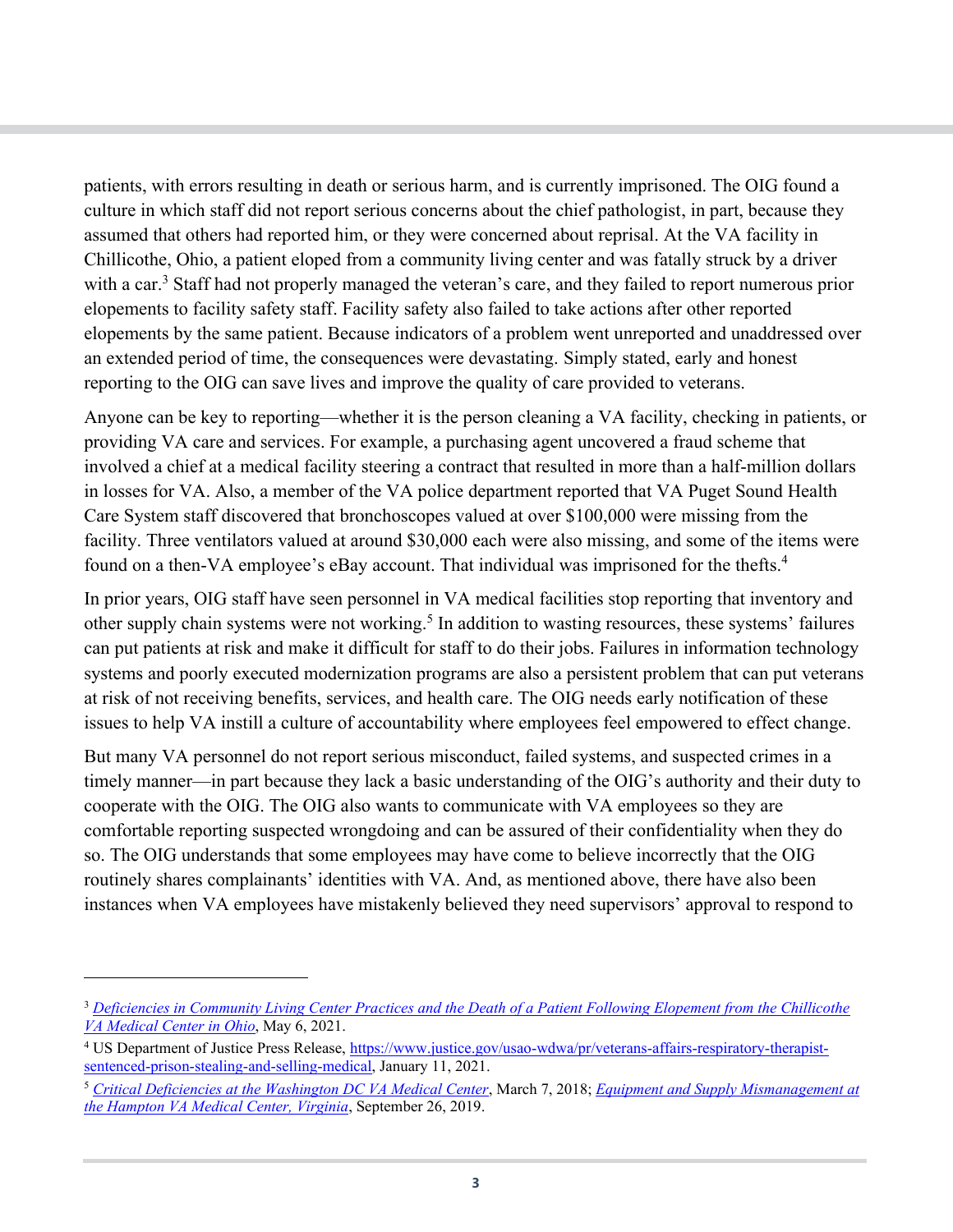requests for data from the OIG, or they have lacked candor or responsiveness when speaking with OIG staff. Training mandated by H.R. 6052 would help to dispel these misconceptions.

While VA employees have numerous training requirements, investing in OIG training is offset by the lives and the hundreds of millions of dollars potentially saved. For example, during the pandemic, discussions with a senior VA leader about reporting suspicious activity to the OIG resulted in the leader reporting concerns about a vendor seeking to sell more than \$806 million of nonexistent personal protective equipment to VA. The OIG stopped the criminal scheme before VA handed over any funds.<sup>[6](#page-3-0)</sup>

H.R. 6052 will help ensure that VA employees know when and how to respond to OIG requests and report issues. The training

- details OIG legal authority to oversee all VA operations, services, and care;
- · tests staffs' knowledge of what misconduct and potential crimes to report to the OIG and what to report to other VA entities like VA's Office of Accountability and Whistleblower Protection and non-VA entities, such as the Office of Special Counsel;
- advances Congress' commitment to holding VA employees accountable as well as protecting whistleblowers and other complainants;
- · proposes ways for VA staff and OIG personnel to work toward improving the effectiveness and efficiency of VA programs and services; and
- empowers VA staff to tell veterans, their families, and caregivers about when to contact the OIG.

Initial employee feedback on the one-time training has been positive since it went live just over six months ago. The most recent data available, from late January 2022, shows more than 11,000 employees had taken the course at that time. Post-training survey results indicate that more than 78 percent of employees agreed or strongly agreed the training was useful, appropriate, and met other measures of satisfaction. Only about 1.4 percent disagreed or strongly disagreed, with the remaining respondents providing neutral responses. Importantly, an average of 81% of employees agreed or strongly agreed that they now understand the OIG's role and when and how to report wrongdoing. The OIG is working with VA's Employee Education Service staff to periodically review course survey information to ensure continuous improvements when possible.

<span id="page-3-0"></span><sup>6</sup> US Department of Justice Press Release, [www.justice.gov/usao-wdny/pr/former-rochester-man-pleads-guilty-charges](https://www.justice.gov/usao-wdny/pr/former-rochester-man-pleads-guilty-charges-related-ponzi-and-covid-19-fraud-schemes)[related-ponzi-and-covid-19-fraud-schemes](https://www.justice.gov/usao-wdny/pr/former-rochester-man-pleads-guilty-charges-related-ponzi-and-covid-19-fraud-schemes), August 10, 2021.